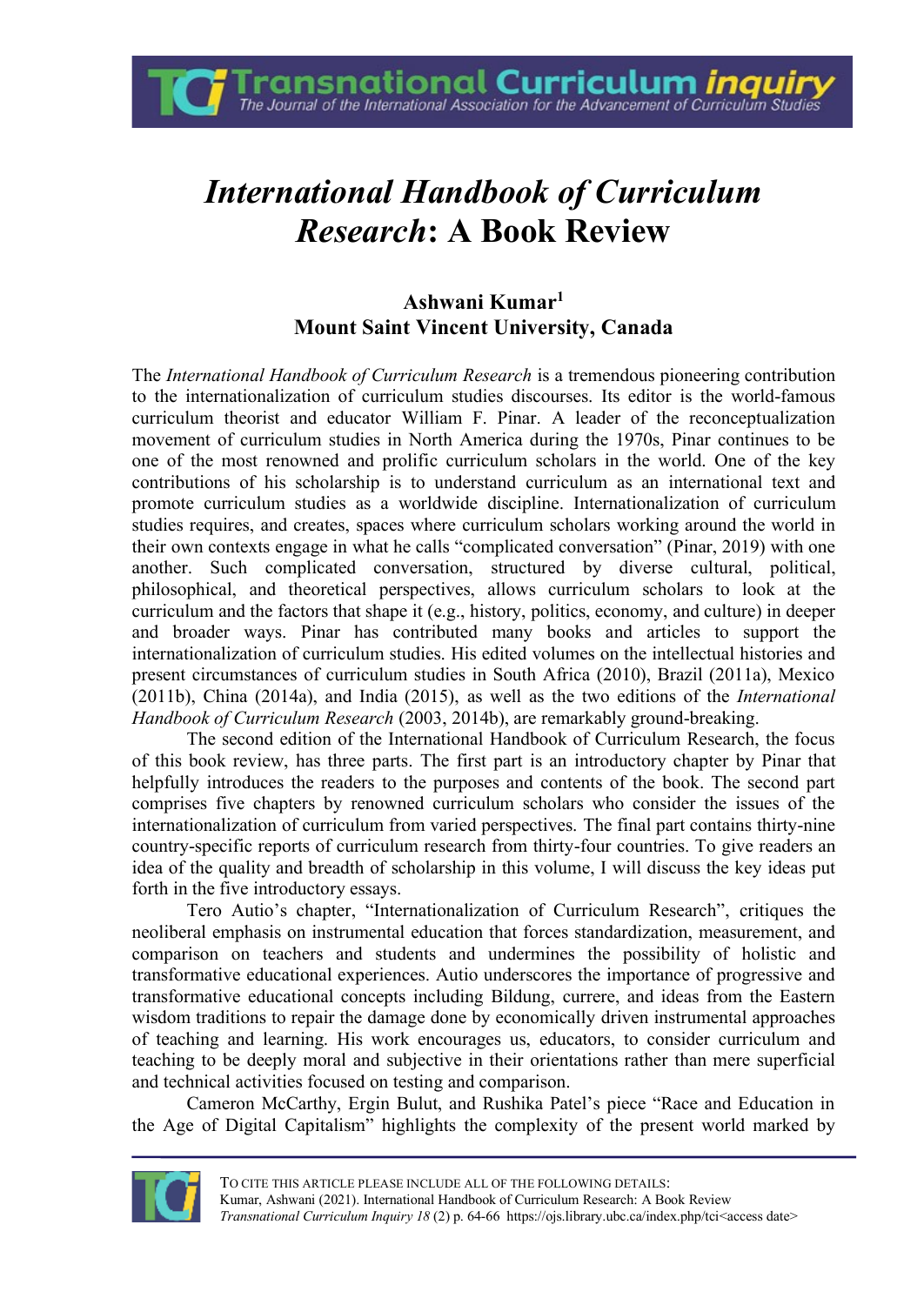digital technologies, neoliberal market policies, and popular culture and the ways in which these together have changed the way we look at the notion of race, identity, and culture around the world. Given the intensifying complexity of social interaction, growing economic and political instabilities, and increasing individual and relational vulnerabilities, McCarthy, Bulut, and Patel call for imaginative ways of looking at the notion of researching race and culture as well as "renegotiate [ing], in fundamental way[s], what counts as 'meaningful education' for youth" (p. 42).

David Geoffrey Smith's essay, "Wisdom Responses to Globalization," provides another effective critique of neoliberal global capitalism and its negative impact on education as reflected in the so-called educational reforms that emphasize standardization, superficial skill-orientation, and online learning instead of deeper engagement and exploration of the global crises (see also Kumar, 2019). Smith underscores the importance of teaching and learning from the perspectives of wisdom traditions of the East and the West. These wisdom traditions collectively celebrate the unity of life and appreciate awareness and mindfulness as the ways to heal oneself and thereby one's relationships with human beings and nature, which can pave the way for global healing (see also Kumar, 2013; Kumar, 2022).

Daniel Trohler's chapter, "International Curriculum Research", provides an intriguing analysis of the differences between curriculum research in the US and Germany, highlighting how history and politics give rise to unique constructions of curricular knowledge. Trohler makes two key recommendations for curriculum research: 1) He underscores the importance of paying attention to the larger social, political, and historical context within which curriculum is located rather than just focusing on the schools and the policies that govern them, and 2) He encourages curriculum scholars to appreciate the significance of comparing curriculum genealogies of different countries and contexts which would allow us to become aware of "ourselves as historical and cultural constructions" (p. 65). Such contextual and genealogical understanding is, indeed, central to deep curricular and pedagogical thinking and practice.

Drawing upon the international wisdom traditions and non-violence activism, Hongyu Wang's piece, "A Nonviolent Perspective on Internationalizing Curriculum Studies," calls upon the discipline of "curriculum studies to embrace nonviolence as an educational vision" (p. 67). Nonviolence as a way of being supports dialogue, communication, and connection which we desperately need in our uncertain and violent world (Krishnamurti, 1973). Considering nonviolence as the core of education has tremendous promise to cultivate ethical, globally-minded, and compassionate individuals who can challenge the comparison and competition-driven neoliberal ethos of education in our contemporary society.

These five essays are followed by thirty-nine country-specific reports of curriculum research from thirty-four countries. While it is beyond the scope of this review to summarize and comment on each of these chapters here, I must point out that all of these chapters are written in a very accessible manner that allows the reader to get a good glimpse of the historical evolution and contemporary circumstances of curriculum research in these unique political, cultural, and economic contexts. Reading these essays, one realizes how differently curriculum is understood and conceptualized around the world and, yet, at the same time, one notices the forces that influence curriculum globally, namely, neoliberalism, government control of education, and colonial and imperial impositions on what knowledge is of most worth (see also Kumar, 2019).

Overall, I think the *International Handbook of Curriculum Research* makes the following key contributions to the field of curriculum studies worldwide:

1) It establishes curriculum studies as a worldwide discipline that respects differences and allows diverse perspectives on curriculum to interact with each other.

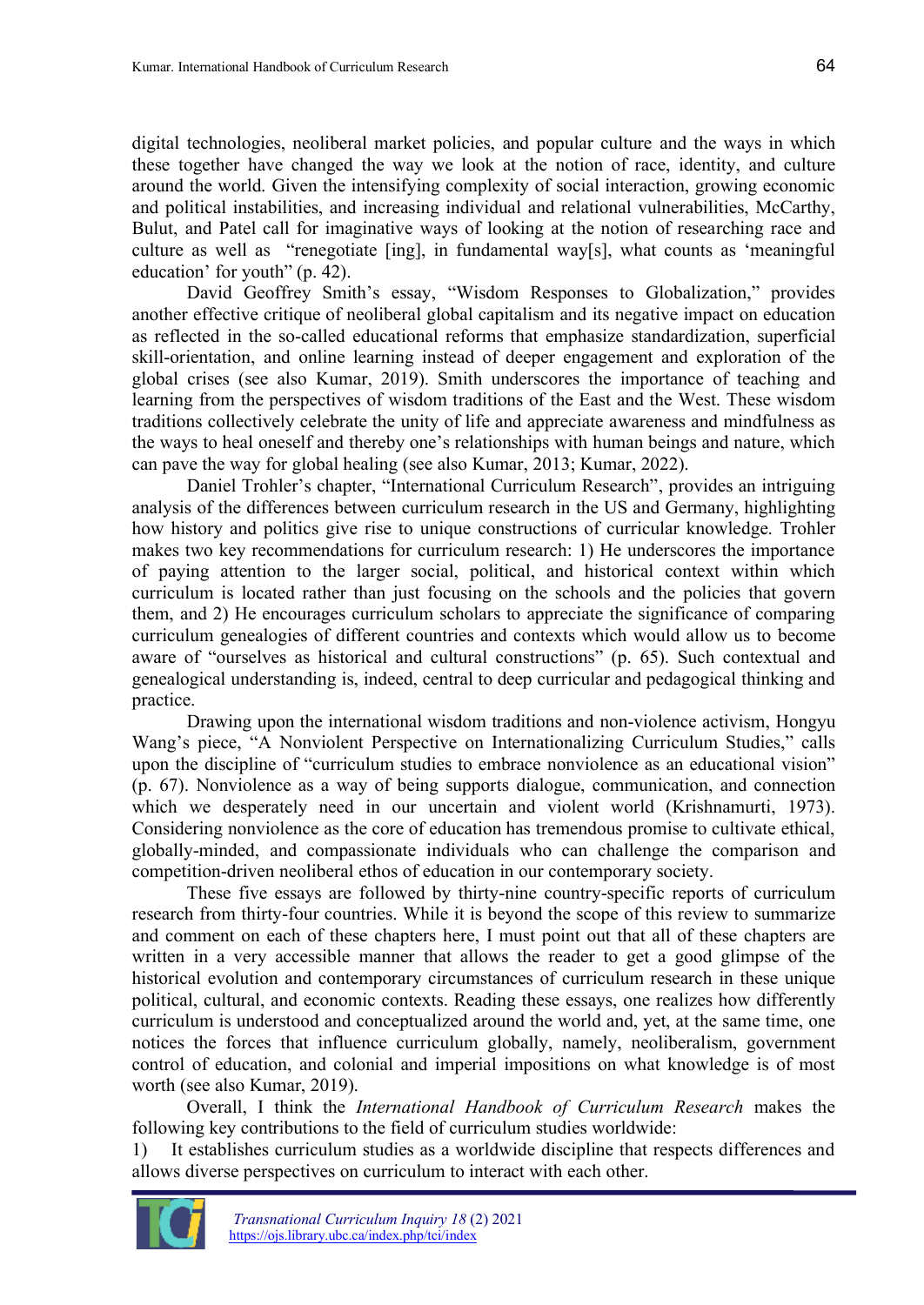2) It allows curriculum scholars from around the world to share how the curriculum is viewed within their and their colleagues' national boundaries and how their specific context shapes the notion of the curriculum.

3) It provides a panoramic view of the diverse kinds of research taking place around the world. It makes scholarly work available for curriculum scholars so that they may become apprised of what is happening in other parts of the world in order to reflect on their own particular circumstances and find similarities and differences which can allow them to engage with each other.

4) It underlines how capitalism-driven economic globalization and neo-liberalization have become common around the world through their emphasis on the commodification of education and reliance on standardized testing, comparison, and competition, all of which are anti-educational notions that undermine academic freedom, creativity, collaboration, and holistic development.

5) It shows how curriculum in the majority of the countries around the world is controlled by dominant political, economic, and social ideologies and how colonialism and imperialism continue to affect educational systems in many countries through either imposition of colonial viewpoints or the import of educational notions from the West.

6) It allows curriculum studies scholars to see which philosophical, theoretical, methodological, and practice-oriented perspectives are being employed to conduct curriculum research around the world which can, in turn, provide inputs for their own research program.

7) It respects diverse intellectual and wisdom traditions from around the world and thereby promotes collegiality, dialogue, and connections among educators internationally.

My own recent book, *Curriculum in International Contexts: Understanding Colonial, Ideological, and Neoliberal Influences*, which was published by Palgrave Macmillan in 2019, draws upon and contributes to the internationalization of curriculum studies discourses – which is the core purpose of the *International Handbook of Curriculum Research*. My book draws on two decades of my engagement with various international themes in social studies and curriculum studies including my work with William Pinar at the Centre for the Study of the Internationalization of Curriculum Studies (now closed) at the University of British Columbia. *Curriculum in International Contexts* explores the ways in which political, cultural, historical, and economic structures and processes shape curriculum and teaching globally. It discusses how colonialism, ideological control of teaching, and neoliberal global capitalism perniciously control the process of curriculum development and teaching in diverse international settings, as is also explicit in the *International Handbook of Curriculum Research*. Like the *International Handbook*, my text underscores how intellectual movements such as Marxism, feminism, and postmodernism influence curriculum theory in diverse geocultural settings. In my book, I also identify and discuss four theoretical responses – Indigenous, critical, autobiographical, and meditative – that can provide thoughtful perspectives to challenge negative influences on curriculum including neoliberalism, colonialism, and ideological control of teaching. Being a study of diverse cultural and political conceptualizations of curriculum, and the interconnections among them, my book further contributes to the internationalization of curriculum studies discourses.

I think Pinar's work on internationalization of curriculum studies in general and the second edition of his *International Handbook of Curriculum Research* in particular, which have impacted the work of numerous scholars like myself and have supported the creation of curriculum studies as a worldwide discipline, is a tremendous contribution to the field of curriculum studies. It is an indispensable scholarly work for educators to move beyond the limitations imposed by standardization, testing, and comparison. It is an invitation to consider curriculum, teaching, and learning as critical, creative, and transformative processes.